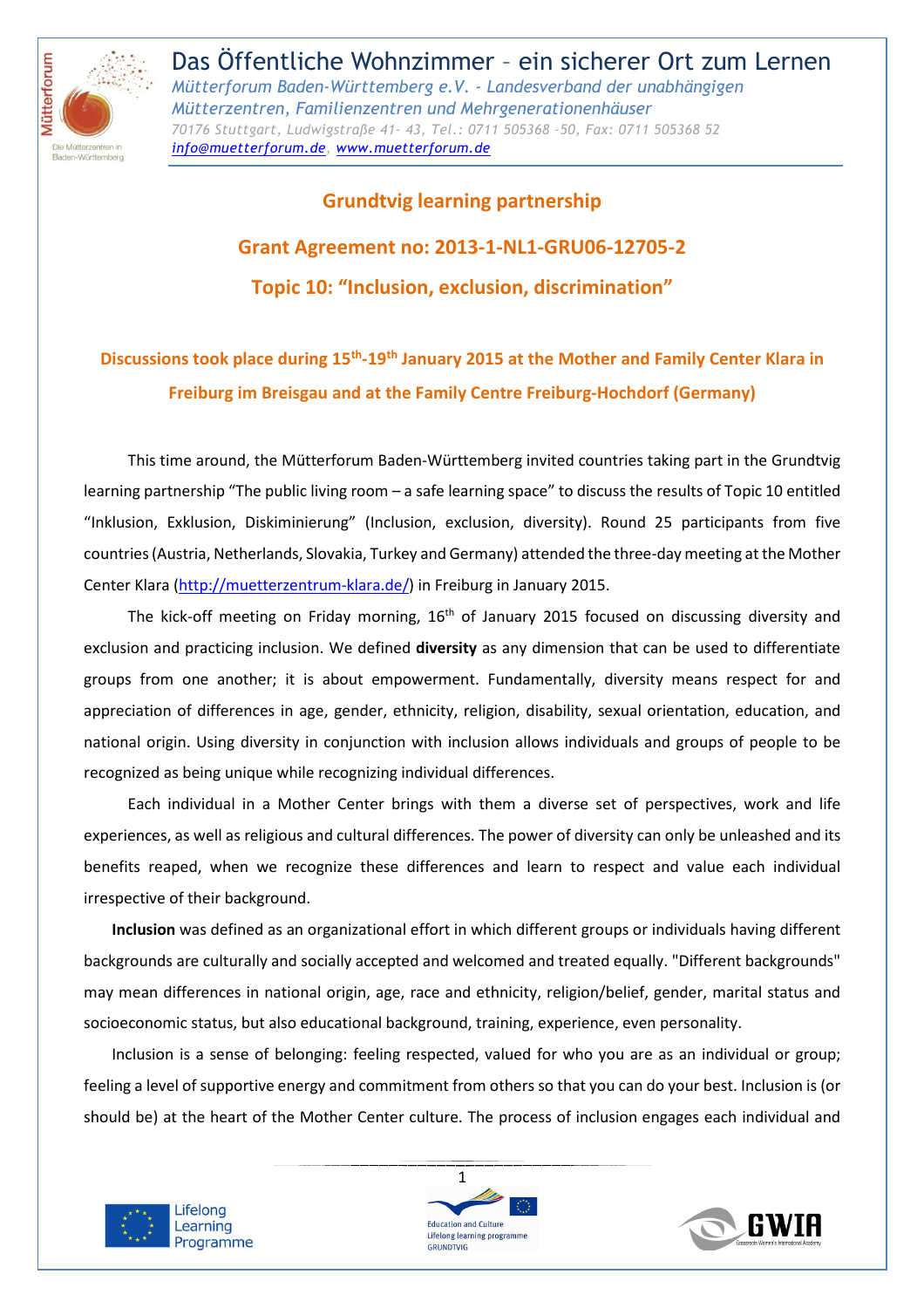

makes people feel valued. Individuals function at full capacity and feel more valued and included in the group. This culture assures that the center functions better and people feel well.

Both the European participants and the local organizers themselves had to deal with discrimination for instance in the following cases (with original quotes from the Friday meeting in brackets):

- discrimination against mentally-ill (e.g. schizophrenia-ill) or disabled family members,
- prejudices against certain nations (e.g. against Germans while being a foreigner in Latin America),
- discrimination against women in general and Muslim women with a scarf in particular,
- discrimination against people who do not speak a certain language or have a certain skin color: "My German is so bad that it is clear to everybody that I am an outsider, but as an outsider I am appreciated for speaking German fairly well. It is just a different category. In Burundi Africa, I was once with a group of colleagues who were so used to me that they simply did not notice I had a different skin color and did not speak their language."
- discrimination against drug-addicts: "My mother was from Russia and love brought her to Slovakia without anybody and being discriminated turned her into an alcoholic. Through the Mother Center she found out what she can do to fight against it."
- discrimination against work-immigrants and their children: "I was born here but my parents were from Greece. During school it was difficult to be accepted. I had international friends and only a few German friends. There was always a distance that I did not entirely understand."
- discrimination against war refugees: "We always try to include all in the Mother Center. As a kid my mother was a refugee from Sudetenland during the Second World War and she was not accepted in this region (i.e. in the South of Germany) and that was quite difficult."
- discrimination against relatives of inmates (i.e. wife and children) serving time in jail.

Two core statements are worth mentioning:

- **Prejudices may be passed on consciously or unconsciously to our children**: "Babies and toddlers do not discriminate, they do not have prejudices, but smile for instance at everybody on the tram."
- "Especially in this discrimination topic **we all are victim AND perpetrator**. It is good to realize that."

It is highly significant to mention that women who have never been to international meetings come to these discussions in Mother Centers, because the threshold is so low and the atmosphere so informal. This





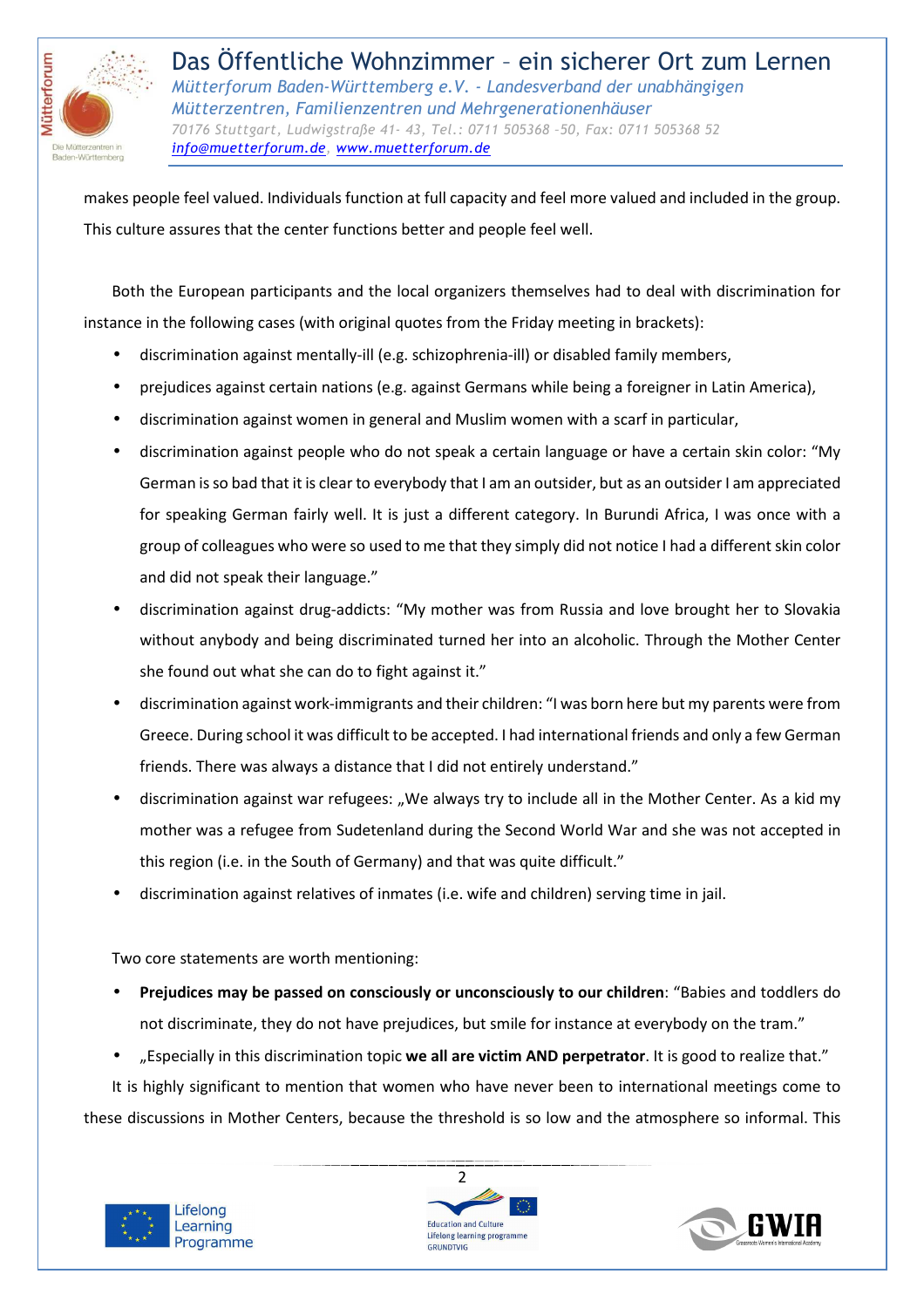

makes our Mother Centers more inclusive and very suitable for a successful learning format. **For us, learning is about relating.**

#### **Visit to an inclusive daycare center "Kita am Seepark"**

In the afternoon the participants visited the inclusive daycare center "Kita am Seepark" in Freiburg (see also the flyer at https://www.freiburg.de/pb/site/Freiburg/get/629317/flyer-seepark-2014-web.pdf). The visit offered insights into the structure of the kindergarten and the way they go about the topic of inclusion.

"At the moment there are 55 people who want to have one of the six places that will be free in September. For these places we want to let chance decide in a 'lottery', in which handicapped children have the same opportunities as the others. It is inclusive and all children have the same chances," said the manager of the inclusive daycare. She continued: "We have 26 teachers (3 men, 23 women) specialised for the blind, deaf and various other disabilities. The building is barier-free. We fit all legal regulations without having a single  $m<sup>2</sup>$ more than normal. We have generous staff space, which is good because it is hard to find staff. The number of professionals lags behind German laws. The municipality supports our work."

The daycare "Kita am Seepark" is inclusive both in the baby and kindergarten groups and there is a variety of children. At the moment there are 9 with real heavy handicaps and special needs, two children in a wheelchair, children with Down syndrome and in the baby group there are children in warming beds. In addition, there are children of 16 different nationalities and the educational background of the parents is very mixed. It is especially the well-educated who use the inclusive daycare facility. In the MC the educational background is mixed, and well-educated does not necessarily imply being rich. One thing applies to both the inclusive daycare and the MC: parent participation is high, they help each other by picking up the children in turns, by cooking international dishes and reading to the children.

The conclusion of our Grundtvig visit at the inclusive daycare was that "**The society only functions if we work all together. We should not separate groups, but keep everybody together**."

#### **Visit to an inclusive guesthouse: Hofgut Himmelreich (www.hofgut-himmelreich.de)**

The owner and initiator had the idea 10 years ago to have a completely normal restaurant with an inclusive workforce. At the time it was a new idea. Right now, the business extended to a travel agency and a railway station kiosk. There are about 28 employees with or without special needs, all having normal work hours (most of them work part-time) as well as normal wages.





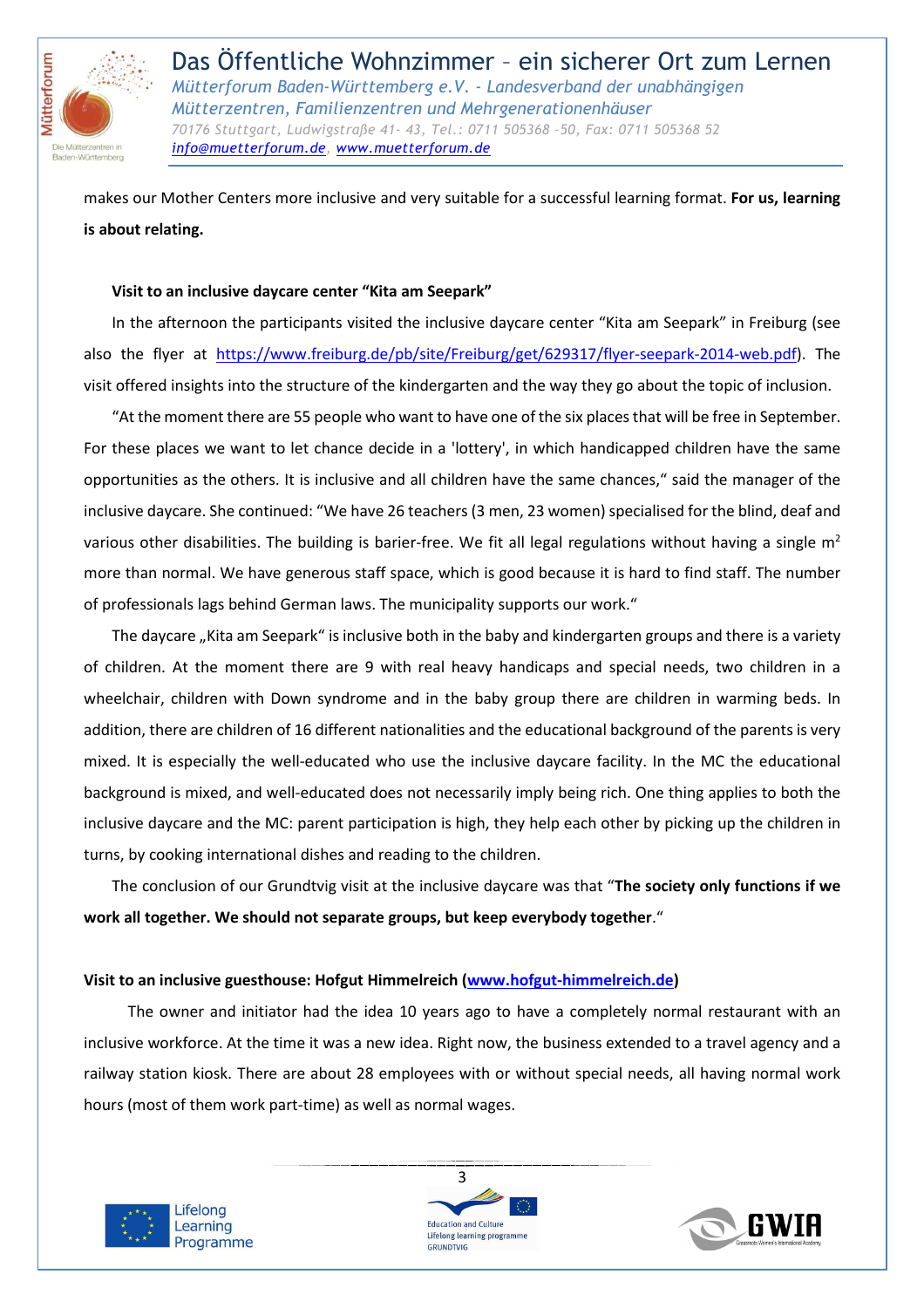

 In addition, the guesthouse has an indoor inclusive academy offering 18-month-long professional trainings for people with special needs and helps them find jobs later on (80-90% find jobs in normal restaurants, hotels, etc.). The work agency pays for the trainings that involve teaching, internship in Himmelreich and other internships in companies. Every trainee gets a coach to build the bridge to the normal work. The 8<sup>th</sup> generation of trainees started their education in September 2014.

All Grundtvig participants were taught how to fold napkins and the different kinds of cutlery.

# **Visit to the Mother Center in Freiburg-Hochdorf (http://www.familien-treff-hochdorf.de/)**

The Mother Centre celebrates its 20<sup>th</sup> anniversary in 2015. It is very popular due to its family mensa, that reunites once a week both the young and the elderly at the same table. During the Grundtvig meeting the project entitled the "Wool Mile" was officially launched on January 17<sup>th</sup> 2015 (see http://www.hochdorferwollmeile.de/). There are an inclusive idea behind this project, namely to make visible how social institutions in the neighborhood such as the Youth House, the Mother Center, the Seniors' Center, the kindergarten and the school are linked. The visible outcome are the beautifully knitted wool emblems, patchwork, symbols and so on, which will be hanged on street lamps, fences, trees and other city properties.

"We are just starting now and collect donations of wool. We have some money as well to buy materials, but rely on donated wool for the most of it," said one woman involved in the "Wool Mile" project.

 Urban knitting is mostly done anonymously, like graffiti. This is not how the Wool Mile project wants to proceed. "We initiated this project and it has changed our position in the neighborhood. We have been going around and are in contact with other local organizations and that was new for us."

The conclusion: Mother Centers are good at organizing the public living room. But things are changing and this has an effect on Mother Centers, too. We need to keep on going and renew constantly, with various social and intergenerational projects, in order to survive as a network and as a movement.

### **Brunch dialogue session in the Klara MC with guests**

The Klara Mother Center celebrates its 25<sup>th</sup> anniversary in 2015 (see http://muetterzentrum-klara.de). Its active engagement and involvement in local municipal policy makes the Klara MC one of the most successful in the region. However, one big problem remains: the Klara MC has been looking for new rooms for the past 10 years, because they are now in a 150 m<sup>2</sup> flat on the second floor of a building, and they would need around





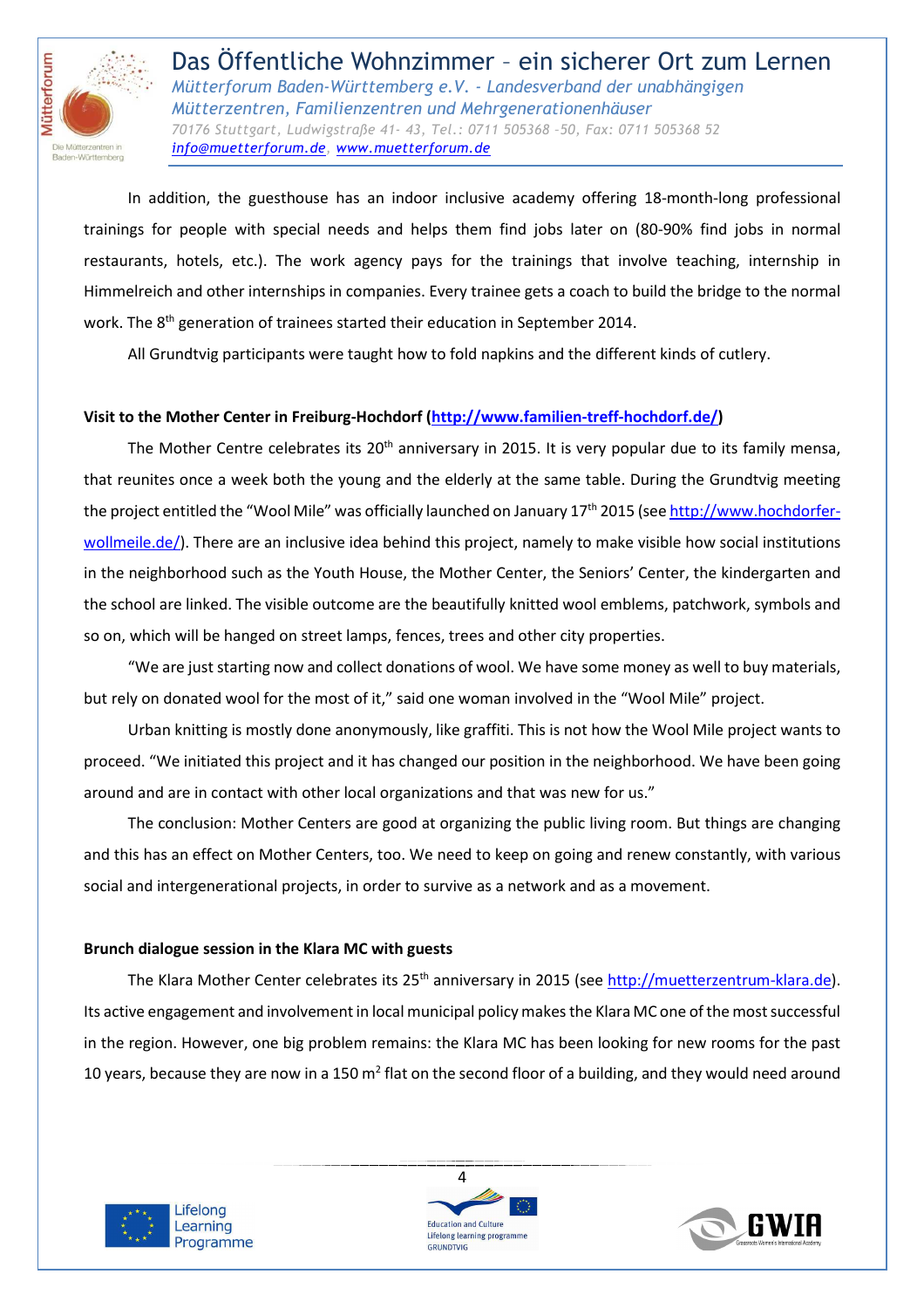

300 m<sup>2</sup> with outdoor space such as a terrace or a garden. Efforts to find a new location have remained without success so far.

 Most people think about the handicapped, when they hear about inclusion. During this brunch, we invited a more varied set of guests, who represent various marginalized groups: relatives of those who are addicted to gambling or legal/illegal drugs, relatives of inmates, parents of children with special needs, single raising parents, Christians and Muslims, well-educated and less educated people.

In all these cases, we concluded that the Mother Center has the fundamental role of a big anchor, where all participants get support and can contribute with their own skills, knowledge, time and goodwill. That way, they enlarge their spectrum of knowledge, learn new things, expand their social network by meeting new people, and in turn enormously enrich the Mother Center with their presence and expertise.

#### **Results**

- $\triangleright$  How can I / our Mother Center contribute to inclusion and prevent exclusion and discrimination?
	- There should generally be a positive, respectful attitude towards people
	- Inviting people to celebrate together, to plan projects together
	- Common events: literary, culturally, food…
- Which strategies, processes, methods and formats do Mothers' Centers already practice?
	- Using a culture of openness: approaching it at work and in team meetings again and again
	- Abolishing prejudices by information and reflection
	- Best Practice: projects to prepare for later jobs for pupils with little learning capacities. Hereby involving trained hostesses of the centers
	- Cooperation with other clubs and groups
	- No events at the same time on the same topic, better networks
	- By advertisements, public relations
	- Involving different talents, more courses, passing knowledge to others
	- Courses in needlework, etc.
	- Taking part in events of the local mosque, showing interest in Muslim activities
	- More options on how to spend free time together
	- Games and events for children with special needs





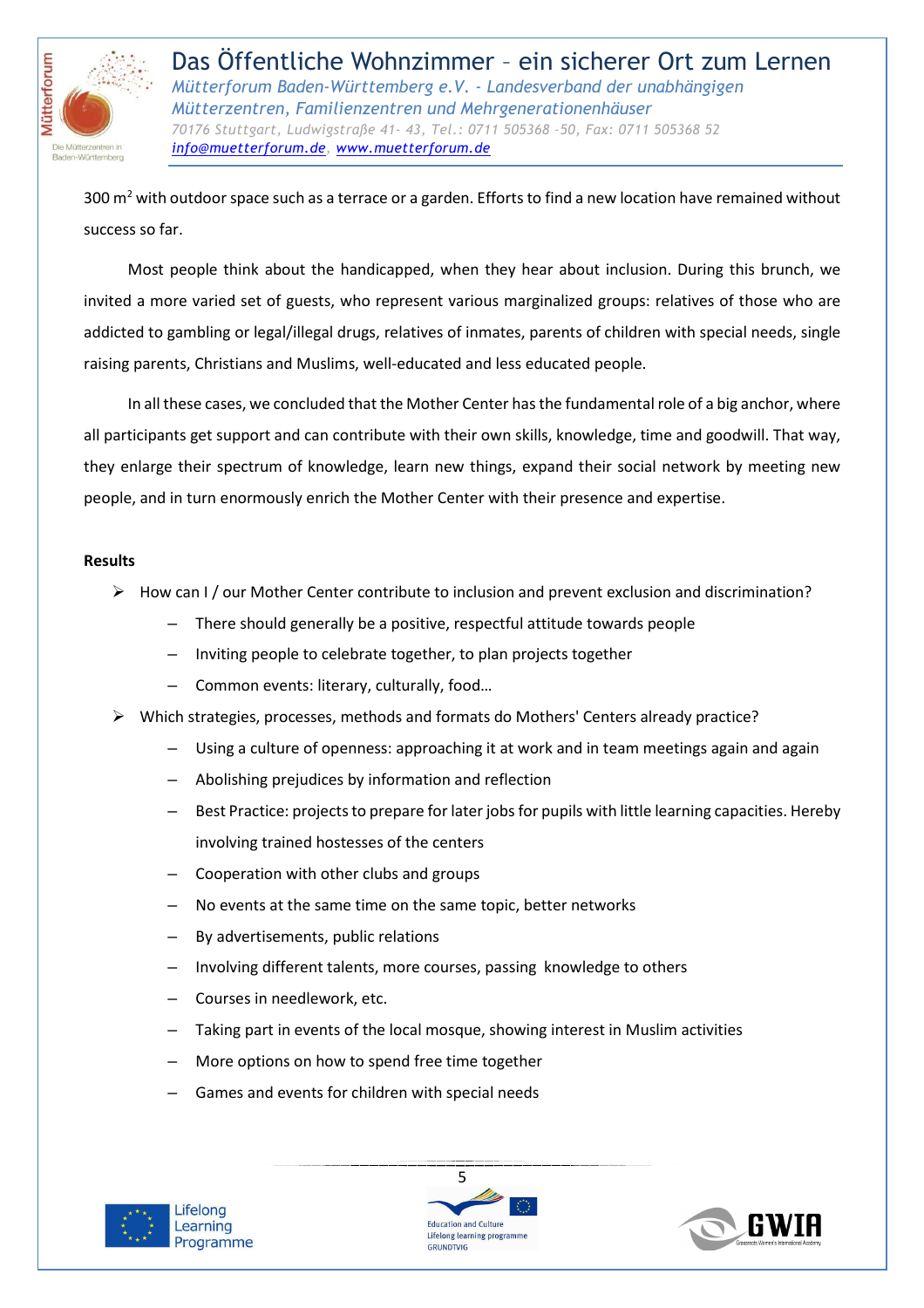

## **The bottom line with original quotes about**

#### **Mother Centers as a value-free learning space**

- "I have noticed how often I do discriminate without realizing by just using general categories. It does have a function to be able to sort and make categories to understand the world. We have very varied groups of Muslims with and without scarf, gay couples, fathers in our Mother Center and the direct contact to all those groups helps me to accept and tolerate and integrate. Shaping this every day in live contact is what a Mother Center brings."
- "The Mother Center is open and teaches people new things, languages, skills and we feel part of it, it becomes a part of the family."
- "I never met so many different cultures and nationalities ever. All with such an open heart. Thanks to people who told their personal story."
- "Exchanges are wonderful: discussing the being different. I came to the Mother Center, because here you always find somebody to talk to and that is different from a café. People come up to me and I can go up to others. This is important for a society."
- "I got more of a view on all the backgrounds and contact with foreign guests was interesting. Going up to people and speaking up in an open and value-free way is important"

#### **Social discrimination**

- "ONLY people who are willing to understand are important to us. I do not let the social stigmas make me feel bad."
- "I feel safe and at home here. This meeting was one of our best. The question gave space for discussions, which was important. We did not avoid the difficult questions about Islam and we could do so in a safe circle. This is how a learning community should work. From this meeting we can distil the indicators for learning. How can we learn, have enough time also to relax a bit, stay inclusive. It was a joy to have people from my own region. We could support the people of Hochdorf and you all participated. We met many people and everybody helped. There was much wisdom in our circle."